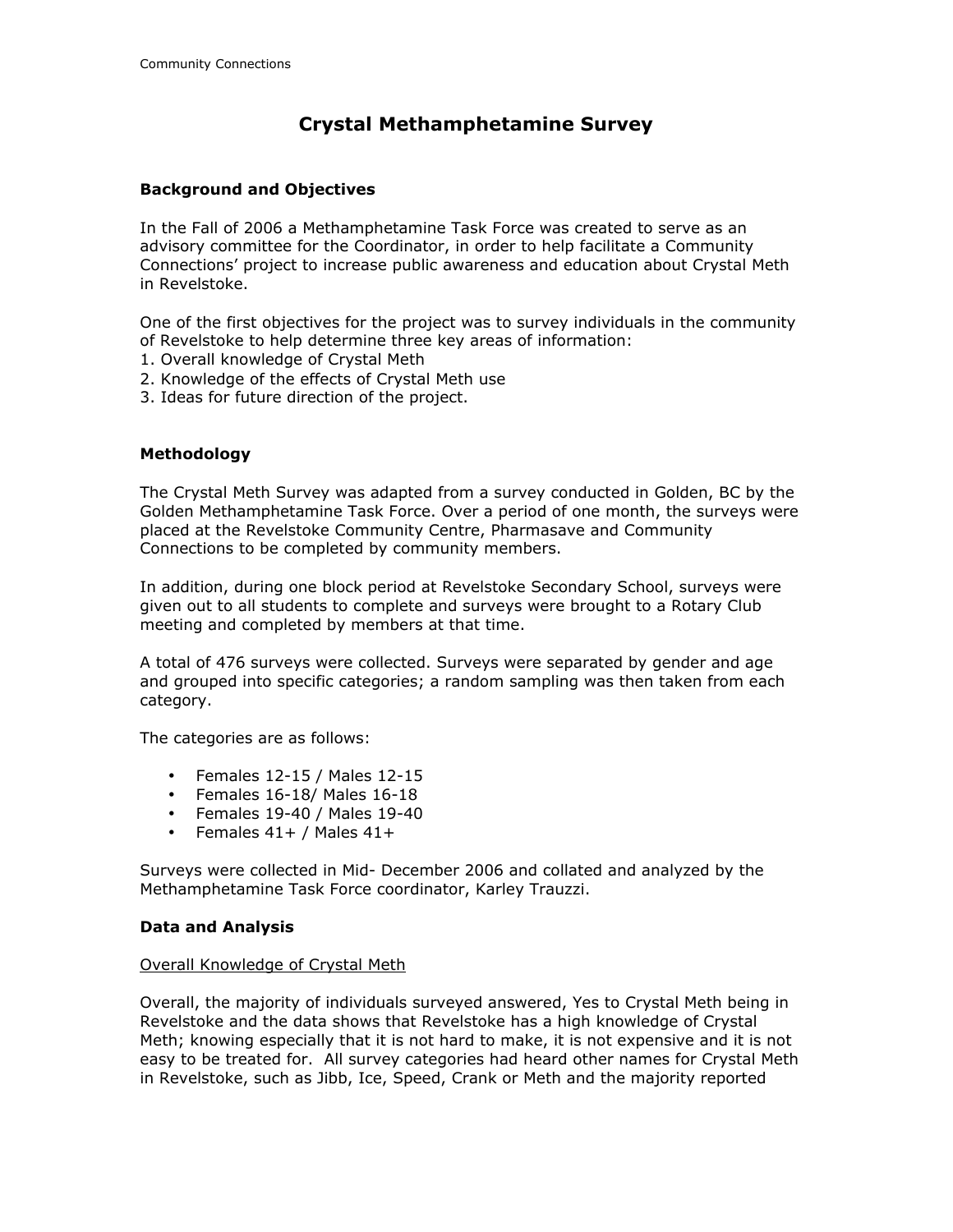that most people get Crystal Meth at parties, out of town or from the same people who sell other drugs.

The data showed that individuals heard of Crystal Meth through a variety of sources such as, the news, friends, school and other people in general.

The majority of correct answers generally increased with age and both genders were fairly even. With the exception of the  $41+$  age group, males were more likely to know someone who had tried Crystal Meth than females, with the 12-15 age group having the highest percentage overall, 90%.

## Knowledge of Effects of Crystal Meth

Revelstoke has a very high knowledge of the effects of Crystal Meth, such as physical effects, addictive factors and typical users. The data shows that an overwhelming majority of responses to questions regarding the effects of Crystal Meth were correct; at least 70% with the majority of responses being 100% correct.

Males 12-15 knew slightly less than the other age groups, Females 41+ knew slightly more than the other female age groups and Males 16-18 had the highest number of correct answers overall all age groups of both genders. Overall males knew slightly more than females, however, although these differences are slight, there were no significant differences between age and gender.

### Future Direction

The data shows that the majority of individuals surveyed, by at least 60% think that Revelstoke needs more education on Crystal Meth. In addition, a significant amount of individuals also reported wanting a public forum on Crystal Meth.

The community of Revelstoke sees a significant need for more education about Crystal Meth, for youth, parents and people at risk of using the drug. Individuals also see a need to provide opportunities and programs for youth and an emphasis on policing in the community.

## Conclusions and Recommendations

The data shows that Revelstoke seems to have good knowledge of Crystal Meth and is aware that it is available in this community. The majority of individuals have a clear understanding of the basic effects of Crystal Meth; however there is always room to learn more specific information as the drug has many detrimental effects and has a history of a strong influence on small communities.

Revelstoke seems to have an interest in preventing Crystal Meth from having a larger impact on the community and see education as the primary form of intervention.

I think there is a need for further awareness and education on all types of drugs in Revelstoke and substance abuse in general. Because Crystal Meth is so often cut